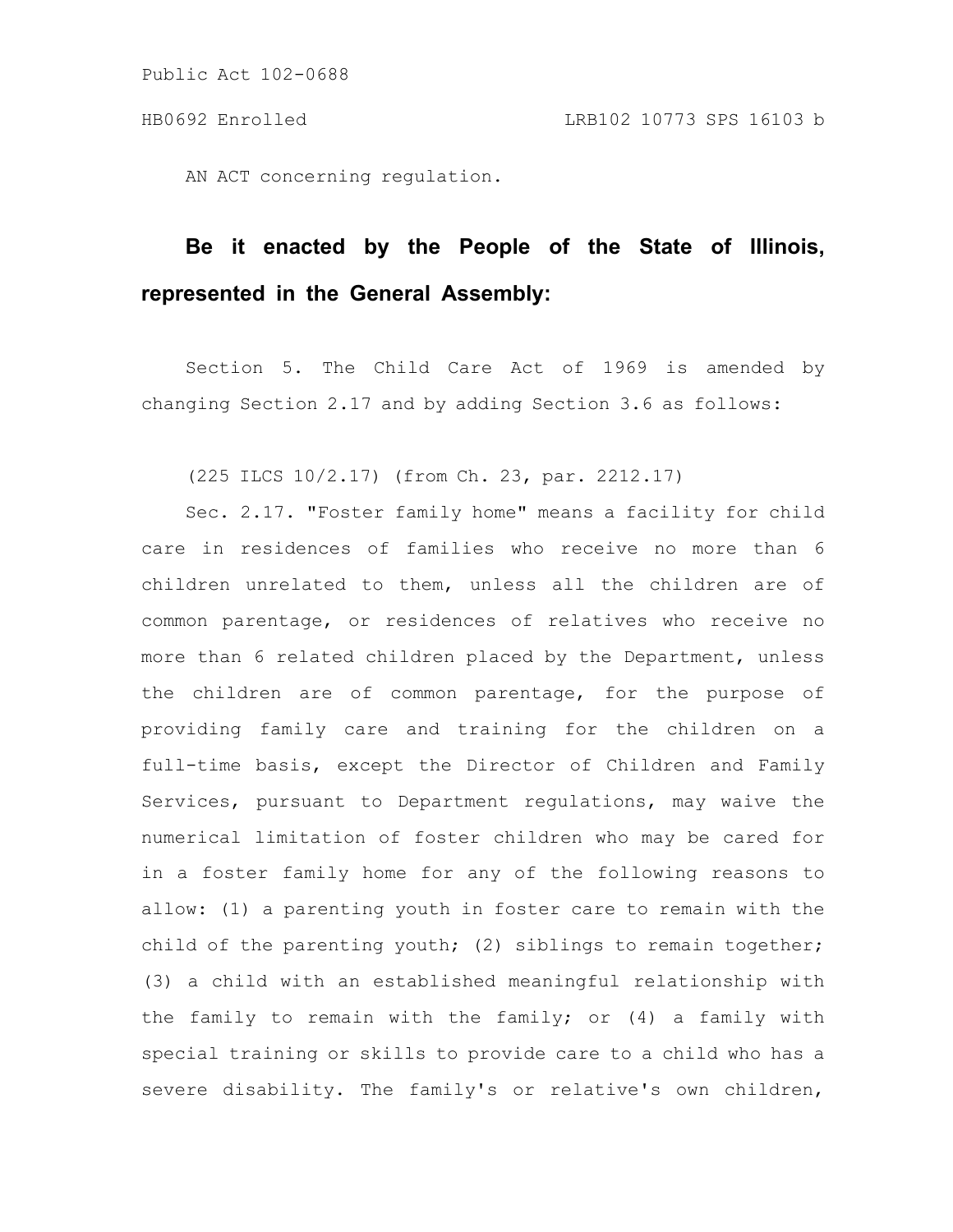under 18 years of age, shall be included in determining the maximum number of children served. For purposes of this Section, a "relative" includes any person, 21 years of age or over, other than the parent, who (i) is currently related to the child in any of the following ways by blood or adoption: grandparent, sibling, great-grandparent, uncle, aunt, nephew, niece, first cousin, great-uncle, or great-aunt; or (ii) is the spouse of such a relative; or (iii) is a child's step-father, step-mother, or adult step-brother or step-sister; or (iv) is a fictive kin; "relative" also includes a person related in any of the foregoing ways to a sibling of a child, even though the person is not related to the child, when the child and its sibling are placed together with that person. For purposes of placement of children pursuant to Section 7 of the Children and Family Services Act and for purposes of licensing requirements set forth in Section 4 of this Act, for children under the custody or guardianship of the Department pursuant to the Juvenile Court Act of 1987, after a parent signs a consent, surrender, or waiver or after a parent's rights are otherwise terminated, and while the child remains in the custody or guardianship of the Department, the child is considered to be related to those to whom the child was related under this Section prior to the signing of the consent, surrender, or waiver or the order of termination of parental rights. The term "foster family home" includes homes receiving children from any State-operated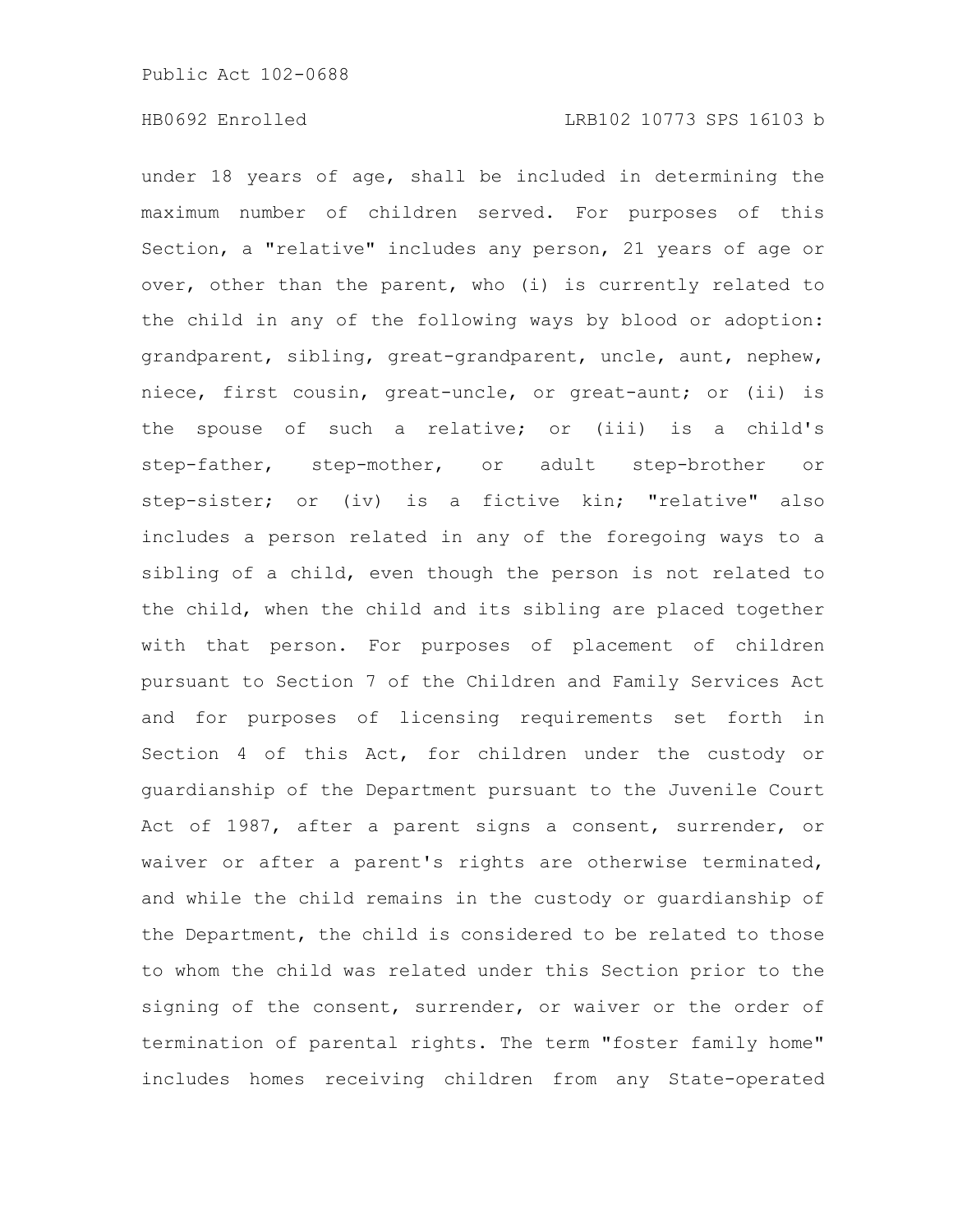Public Act 102-0688

institution for child care; or from any agency established by a municipality or other political subdivision of the State of Illinois authorized to provide care for children outside their own homes. The term "foster family home" does not include an "adoption-only home" as defined in Section 2.23 of this Act. The types of foster family homes are defined as follows:

(a) "Boarding home" means a foster family home which receives payment for regular full-time care of a child or children.

(b) "Free home" means a foster family home other than an adoptive home which does not receive payments for the care of a child or children.

(c) "Adoptive home" means a foster family home which receives a child or children for the purpose of adopting the child or children, but does not include an adoption-only home.

(d) "Work-wage home" means a foster family home which receives a child or children who pay part or all of their board by rendering some services to the family not prohibited by the Child Labor Law or by standards or regulations of the Department prescribed under this Act. The child or children may receive a wage in connection with the services rendered the foster family.

(e) "Agency-supervised home" means a foster family home under the direct and regular supervision of a licensed child welfare agency, of the Department of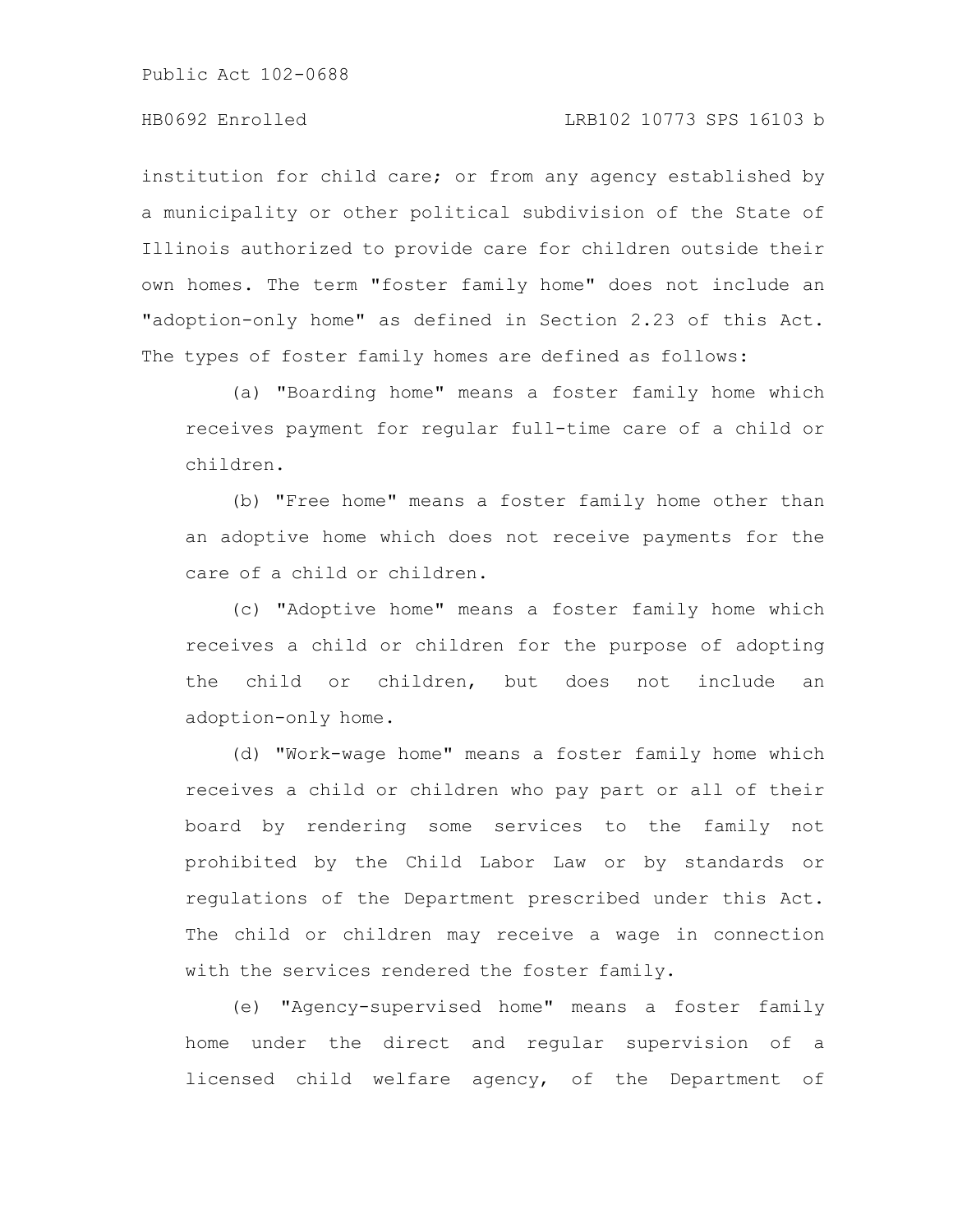Public Act 102-0688

## HB0692 Enrolled LRB102 10773 SPS 16103 b

Children and Family Services, of a circuit court, or of any other State agency which has authority to place children in child care facilities, and which receives no more than 8 children, unless of common parentage, who are placed and are regularly supervised by one of the specified agencies.

(f) "Independent home" means a foster family home, other than an adoptive home, which receives no more than 4 children, unless of common parentage, directly from parents, or other legally responsible persons, by independent arrangement and which is not subject to direct and regular supervision of a specified agency except as such supervision pertains to licensing by the Department.

(g) "Host home" means an emergency foster family home under the direction and regular supervision of a licensed child welfare agency, contracted to provide short-term crisis intervention services to youth served under the Comprehensive Community-Based Youth Services program, under the direction of the Department of Human Services. The youth shall not be under the custody or guardianship of the Department pursuant to the Juvenile Court Act of 1987.

(Source: P.A. 101-63, eff. 7-12-19.)

(225 ILCS 10/3.6 new) Sec. 3.6. Licenses for host homes. The Department shall